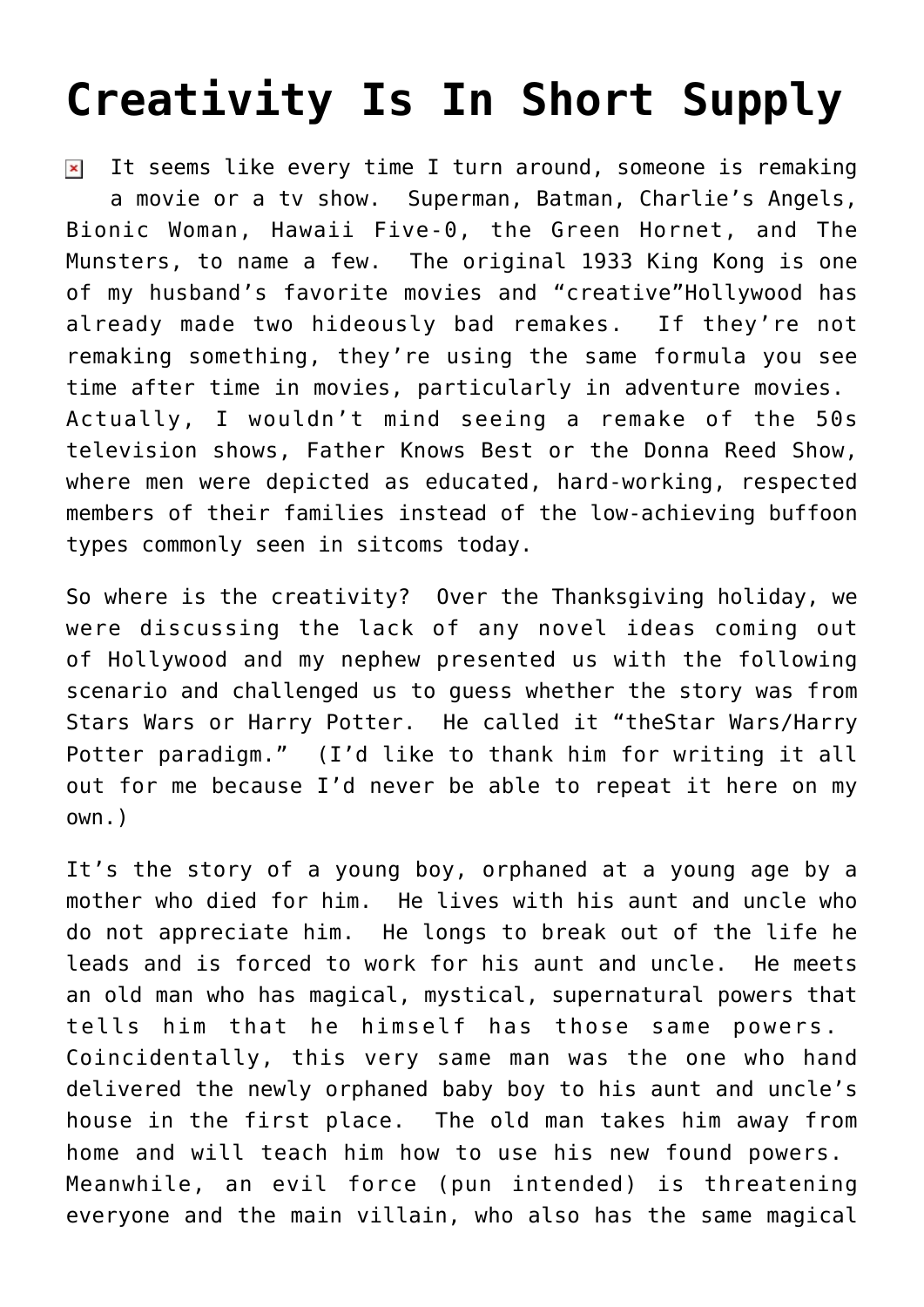powers as the boy and the old man, has a very close connection to the young boy. Along his journey, the young boy meets two people who would become his best friends – a male and a female. Eventually, the old man is killed by the villain and the young boy and villain have their inevitable clash.

Now, I hadn't seen Star Wars in over 30 years and I was never into the Harry Potter series, but even I could see the similarities.

My nephew pointed out the striking parallels: Harry Potter/Luke Skywalker. Dumbledore/Obi Wan Kenobi. Voldemort/Darth Vader. Ron Weasely/Han Solo. Hermione Granger/Princess Leia. Vernon and Petunia/Uncle Owen and Aunt Beru. Lilly Potter/Padme Amidala.

With a few minor plot differences such as the redemption of Anakin/Darth Vader at the end, the themes are the same. He concluded that both stories were loved by so many people because they're basically the same story even though Star Wars came out in 1977 and the first Harry Potter book was published some twenty years later.

So, as I said, "everything old is new again." It just seems like there are very few original ideas.

When you look at the highest grossing [films](http://www.filmgo.net/BoxOfficePredictions/tabid/138/EntryId/289/The-Top-25-Highest-Grossing-Films-of-the-Decade-2000-2009.aspx) of the 2000s, the majority are prequels, sequels or remakes. I'm not sure what it all means. I, myself, would like to see more successful movies with original themes, but I must be in the minority because I've only seen about five of the movies on the highest grossing list.

I see a startling lack of creativity in the movie industry as compared to the music industry when you consider there are only eight notes and there have been millions of songs written.

While I may not always be aware of patterns and formulas in